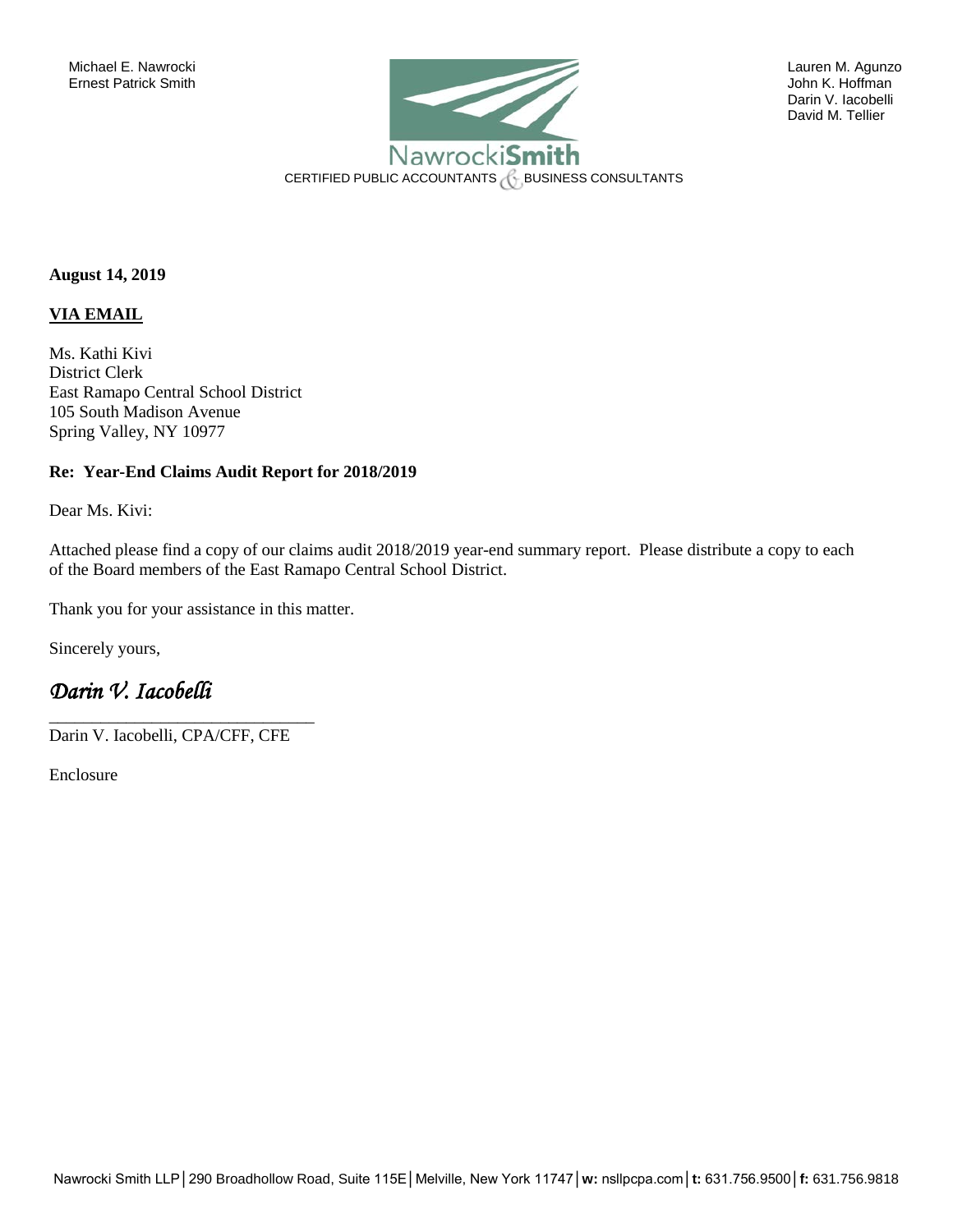# *NAWROCKI SMITH LLP*

## *Memorandum*

| To:          | <b>Board of Education</b><br>East Ramapo Central School District                                            |
|--------------|-------------------------------------------------------------------------------------------------------------|
| <i>From:</i> | Darin V. Iacobelli, CPA/CFF, CFE<br>Nawrocki Smith LLP, Certified Public Accountants & Business Consultants |
| Date:        | <b>August</b> 14, 2019                                                                                      |
| Re:          | Claims Audit 2018/2019 Year-End Summary Report                                                              |

We have provided claims auditing services to the East Ramapo Central School District for the time period commencing July 1, 2018 through June 30, 2019. The services we performed, as outlined in our initial proposal, included reviewing all claims against the District.

The claims audit function is an integral component of a properly designed system of internal controls. The Claims Auditor is responsible for ensuring that proper documentation and authorization are provided for each claim against the District. This responsibility includes formally examining, allowing, or rejecting all charges, claims, or demands against the District.

We performed the following claims audit procedures during each audit:

- (1) Verification of the accuracy of invoices & claim forms
- (2) Ensuring proper approval of all purchases; checking that purchases constitute legal expenses of the school district
- (3) Determining that purchase orders have been issued in accordance with Board of Education policy and applicable state laws
- (4) Comparison of invoices or claims with previously approved contracts
- (5) Reviewing price extensions, claiming of applicable discounts, and inclusion of shipping and freight charges
- (6) Approving all charges that are presented for payment which are supported with documentary evidence indicating compliance with all pertinent laws, policies, and regulations

*Nawrocki Smith LLP, Certified Public Accountants and Business Consultants*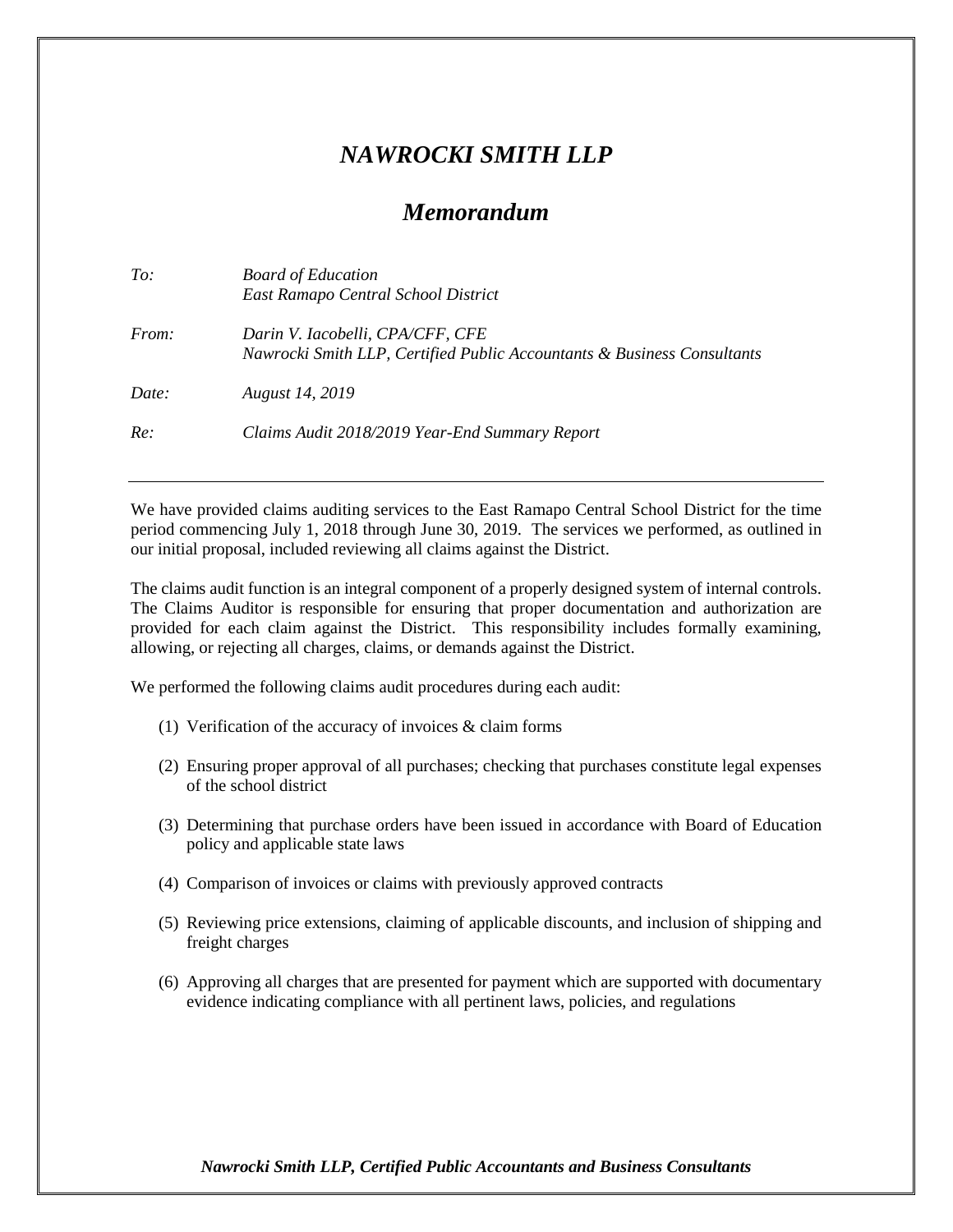### *East Ramapo Central School District August 14, 2019 Page 2 of 3*

### *Re: Claims Audit 2018/2019 Year-End Summary Report*

We applied the above audit procedures to  $11,059$  claims against the District in the amount of **\$184,971,435.14** during the time period of July 1, 2018 through June 30, 2019. Based upon the audit process applied, we noted inquiries and/or observations pertaining to **742** claims, or approximately seven percent (6.71%), which are categorized on a monthly basis as follows:

| <b>Reason For Inquiry</b>                 |    |    |    |     |     |    |    |           |    |    | Jul-18 Aug-18 Sep-18 Oct-18 Nov-18 Dec-18 Jan-19 Feb-19 Mar-19 Apr-19 May-19 Jun-19 |    | <b>Total</b> |
|-------------------------------------------|----|----|----|-----|-----|----|----|-----------|----|----|-------------------------------------------------------------------------------------|----|--------------|
| Incorrect accounts payable amount         |    |    |    |     |     |    |    |           |    |    |                                                                                     |    | 54           |
| Incorrect remittance address              |    |    |    |     |     |    |    |           |    |    |                                                                                     |    | 29           |
| Insufficient supporting documentation     |    |    |    |     |     |    |    |           |    |    |                                                                                     |    |              |
| Invoice date precedes purchase order date |    |    |    | 125 | 65  | 34 | 29 | $\bigcap$ | 18 | 19 | 24                                                                                  | 28 | 394          |
| Invoice over 90 days outstanding          | 15 |    |    |     | 34  | 23 | 56 | 31        | د، | 17 | 24                                                                                  |    | 253          |
| Not an original invoice or receipt        |    |    |    |     |     |    |    |           |    |    |                                                                                     |    |              |
| Paid late fees                            |    |    |    |     |     |    |    |           |    |    |                                                                                     |    |              |
| Paid sales tax                            |    |    |    |     |     |    |    |           |    |    |                                                                                     |    |              |
| Total Number (#) of Inquiries             | 24 | 21 | 26 | 148 | 104 | 60 | 99 | 60        | 43 | 44 | 61                                                                                  | 52 | 742          |

Provided below is a graphical representation of the number of inquiries as a percentage of total claims during the time period of July 2018 through June 2019:



We would like to commend the Business Office for making necessary records available to us as requested. As a result of the limited number of observations, it is evident that Business Office personnel are making best efforts to comply with the purchasing requirements of the District. In an attempt to assist the District in improving the process, we have noted the following observations/recommendations:

### *Nawrocki Smith LLP, Certified Public Accountants and Business Consultants*